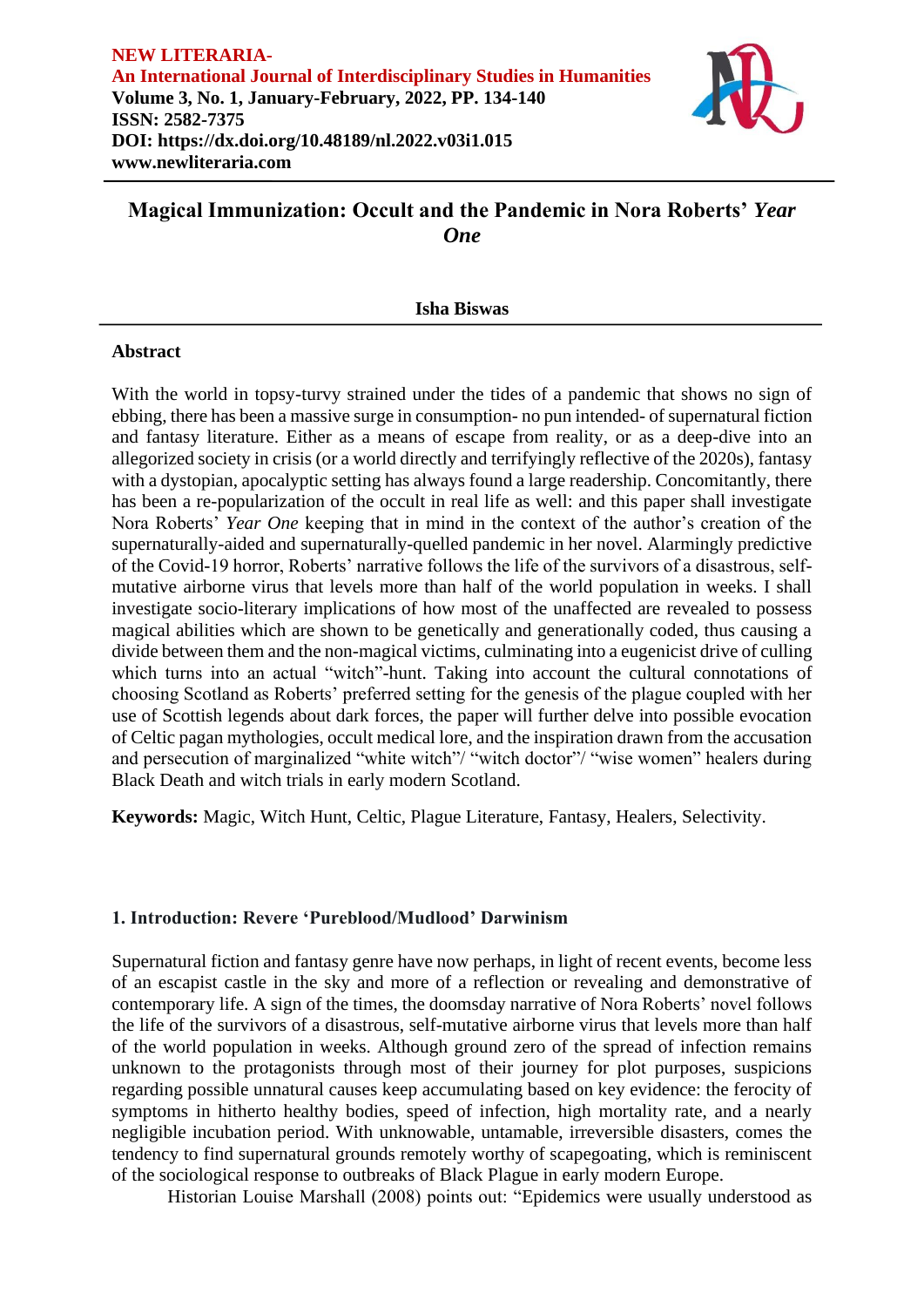having been let loose upon the world by supernatural forces: one or many gods, demons, or spirits of the dead." (Marshall, 2008, p. 594) It is undeniable, that epidemics produce widespread societal unrest and elicit responses aimed at determining the root causes of illness outbreaks. To rationalize and explain the origins and progress of occurrence and recurrence of diseases yet unidentified and strange, civilizations have manufactured scapegoats by condemning otherwise innocent people throughout history: "Patterns of scapegoating often mirror existing social prejudices, as the socially disempowered become objects of blame. Religious, ethnic, political, economic, and sexual prejudices all factor into the process of scapegoating, and these affiliations are not mutually exclusive" (Marshall, 2008, p. 594).

Planning her narrative as an exception to what Marshall had postulated, Nora Roberts makes it clear that it is not the supernaturalization of at-risk communities that led to their persecution in her story, but its reversal. The existence of magical beings cohabiting Earth with humans becomes vulnerable to the wrath of the non-magical, fearfully religious communities, once they begin detecting their presence and correlating them wrongly to the spread of the otherwise inexplicable biomedical Armageddon. Most of the insusceptible discover themselves manifesting (previously hidden or otherwise) occultic immunocompetence which is shown to be genetically and generationally coded, thus causing a divide between them and the nonmagical victims, culminating into a eugenicist drive of culling which turns into an actual "witch"-hunt.

The novel keeps pace through a ravaged, post-apocalyptic metropolitan wasteland, where instead of mindless zombies, the protagonists- both superpowered and human- face something perhaps more sinister: scavenging mercenaries, profiteering organizations, and military camp imprisonment of the immune for genetic experimentation. Coupled with such state-sponsored persecution, religious zealots bandied together and were out for blood: what follow are events inspired from documentation of the Church and the secular government's role in transatlantic witch-hunts across Europe and America till the 17<sup>th</sup> century. In Roberts' novel, we meet similar extremist, evangelical group who called themselves the Purity Warriors, who would use the residual internet facilities to their advantage by spamming servers with provocative/incendiary messages which focus on very specific keywords that might incense the already fearful public against the suspected supernatural:

'Attention all God-fearing humans: if you are reading this, you are one of the chosen. No doubt you have lost those dear to you and have felt, may still know, despair. No doubt you have witnessed firsthand the *abominations* that have desecrated the world Our Lord created. You may believe the End Times are upon us. But take heart! You are not alone! Have Faith! Have Courage! We who survived *this demonic plague wrought by Satan's Children* face A Great Test! Only we can defend our world, our lives, our very souls. Arm yourselves and join *The Holy Crusade*. Will you stand by while our women are raped, our children mutilated, while the very survival of humanity is threatened by the ungodly […] The future of the Human Race is in our hands. To save it we must soak them in the blood of the demon. Gather together, Chosen Warriors! *Hunt, Kill, Destroy* the EVIL that threatens us. *"Thou shalt not suffer a witch to live," so sayeth The Lord*. This is the time of *retribution*! This is the time of *The Slaughter*! This is the time of *The Purity Warriors*! I am with you. I am of you. I am filled with the light of righteous vengeance.' Reverend and Commander Jeremiah White. (Roberts, 2017, p. 374, emphasis mine)

This is reminiscent of the Church's creation of an imagined enemy (Harris, 1974, p. 237) in conjuring the idea of an underground anti-Christian network of demonic sorcery and witchcraft (as opposed to Christian miracles and thaumaturgy), to buttress public adherence to itself. One may consider the author's diegetic tactic as a spin on the Voldemortian pureblood/mudblood separatism: the supernaturally evolved beings are now considered impure in *Year One*, and prone to persecution by the human species. Needless to say, this is patently

*.*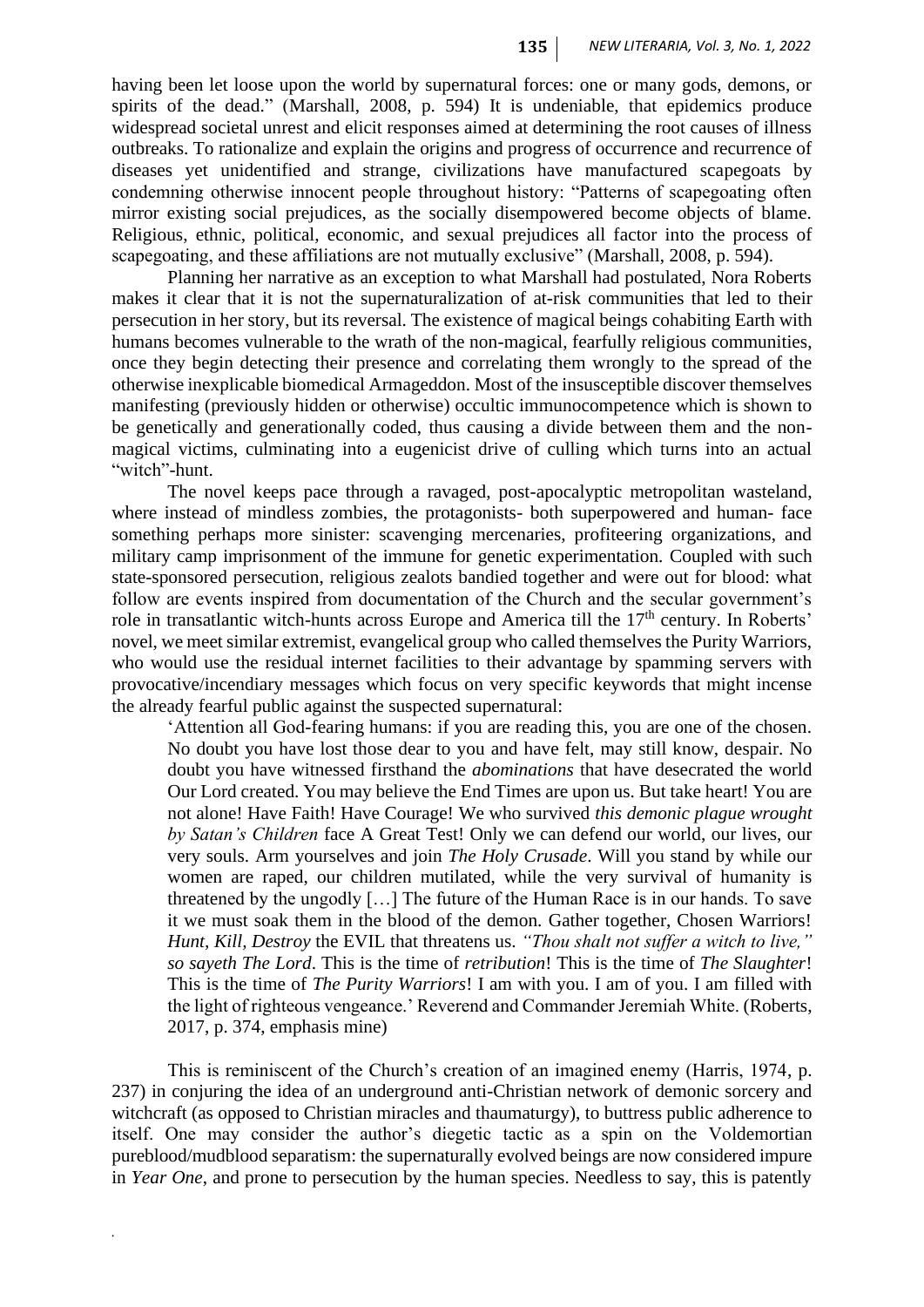closer to historical reality. Often, those same diabolized networks which were degraded as heathen and heretic, were actually pagan, pre-Christian Old World cultures (Ball, 2018, p. 2).

#### **2. Ground Zero: Celtic Scotland**

This brings us to the next area of interest, Roberts's employment of Scottish legends and mythologies in prefiguring an alternative dimension of theological lore behind both the origin of the neo-plague, and the end of it. The first carrier and casualty, or Patient Zero: Ross MacLeod, experiences the paranormal contagion at night in a secluded Celtic stone circle in Dumfries, Scotland. Celtic tales speak of a cross-culturally known magical creature in this respect: fairies.

The fairies send diseases to punish those who offend against their space and time taboos (i.e., people who go out into the open at night or noon or during the feasts of the dead or approach their springs, paths or dancing spots or trace the steps of their ring dances). (Pocs, 2017, p.258)

This is the sacred space that Macleod infringed upon and also polluted by harming the protected wildlife of the region, thereby warping and unsealing dark forces beyond containment. That wasn't even the first time he commits the encroachment, as evinced by his childhood capers with his playmates:

Often, on dark nights, they'd crept out of the house to hike to the very field they walked now, to hold secret meetings and try to raise the spirits within the little stone circle the locals called sgiath de solas, shield of light. They'd never succeeded, nor had they ever chased down the haints or faeries young boys knew traveled the forests. (Roberts, 2017, p. 9)

Faeries, shapeshifters and diviners in the novel are shown to be some of the strongest magical creatures, with varied powers. Two of the tritagonists who escape from diseaseravaged hometowns and help rebuild and protect the community of survivors, are Fred and Starr, both possessing powers of flight, unlocking doors (Roberts, 2017, p. 106), transfiguration, telepathy (Roberts, 2017, p. 329), casting spells and creating charms for defense (Roberts, 2017, p. 291). It's noteworthy that each of these attributes recorded in Celtic fairytales had also coincided with or rather were assimilated into witchcraft and demonological discourse of  $16<sup>th</sup>$  and  $17<sup>th</sup>$  century Scotland. Canon J. A. MacCulloch (1921) argues:

Official, ecclesiastical orthodoxy of Europe had long regarded all spirits as either angelic or demoniac. Fairies, elves, brownies, water-sprites, forest and woodland folk, were certainly not angels; therefore they must be demons. In all the writings of the mediaeval period they are demons […] Fairy-land and its denizens had become a real part of Satan's kingdom of darkness. It was therefore inevitable that in course of time, and especially after the witchcraft prosecutions began in the fourteenth century, the folk themselves should more or less accept a view of their own creations which was imposed upon them by their spiritual pastors and masters. They did not accept it wholly, but in so far as they did, and in so far as the common aspects of the beliefs in fairies and witchcraft also aided, the common ban under which both were placed would inevitably tend to mix both together in their minds. The theological view of both matters was quite clear and straightforward, and both fairies and the mediaeval and post-Reformation witches were regarded as of Satan's train. At all events, the evidence from three sources is clear enough regarding it. These are: (I) certain poems of the Reformation period; (2) the copious evidence of several witch-trials; (3) King James VI' s book on Daemonologie (I598). (MacCulloc, 1921, pp. 231-243)

Additionally, Roberts makes use of the motif of crows throughout her story as a potent harbinger of doom: which is evocative of mythical personifications of the avian creature that supposedly brought "war, death, and foreboding" (Monaghan, 2004, p. 106). The symbol is covertly introduced in the first chapter that revolves around Ross Macleod: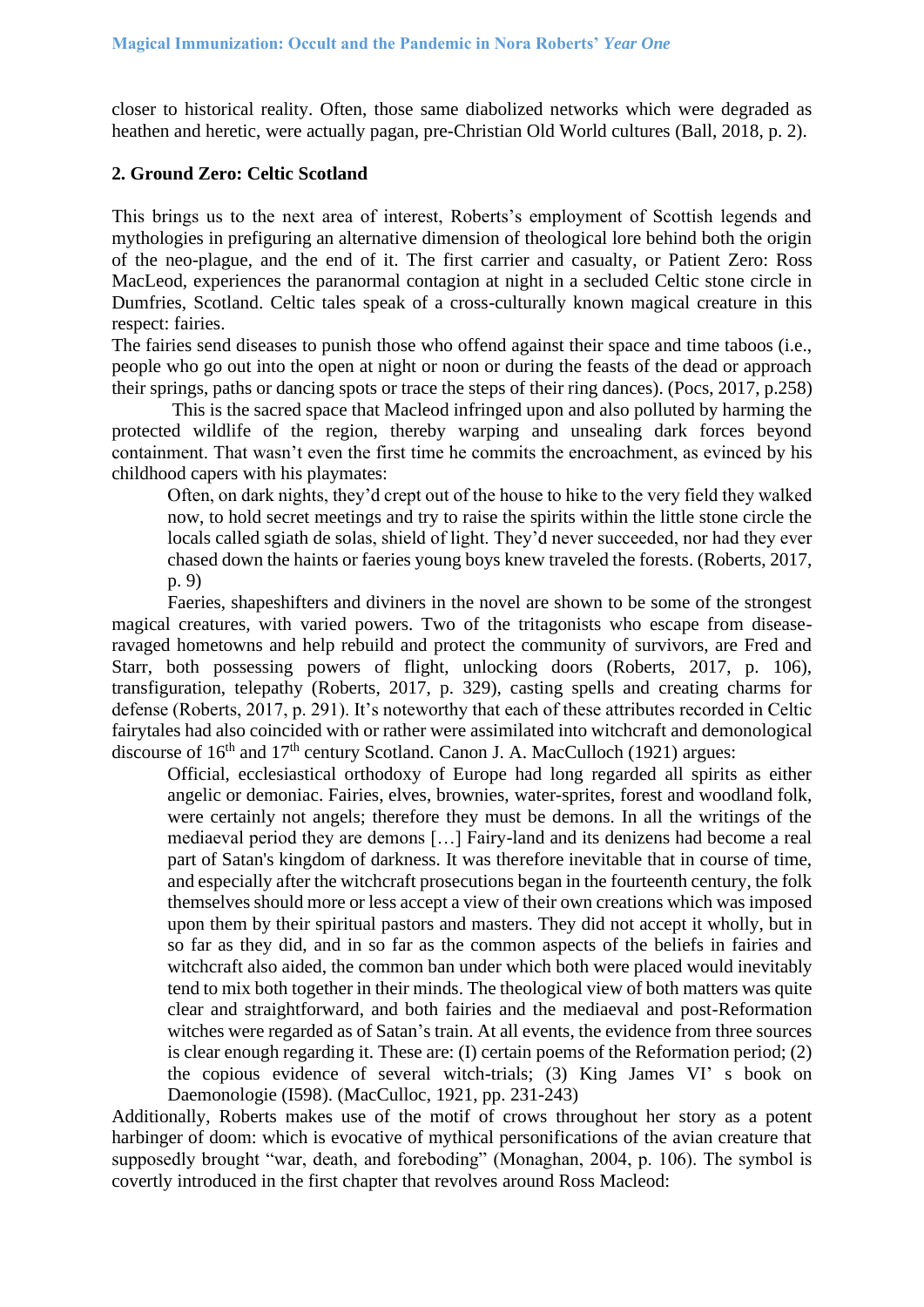On one midnight adventure, when even the air held its breath, Ross swore he'd felt a dark presence, heard its rustling wings, even smelled its foul breath. Felt- he would always claim- that breath blow into him. In adolescent panic, he'd stumbled in his rush to flee the circle, and scraped the heel of his hand on a stone within. A single drop of his blood struck the ground. (Roberts, 2017, p. 9)

Crows and related avian creatures like ravens have been symbolic of war and death in Celtic mythology. In *Year One*, the ancient magic that takes the form of a plague springs from the blood of crows shed unnecessarily and cruelly by Ross and his friends. The blood-soaked initiation of the story becomes an omen of similar devastation that shall wreck mankind in the following weeks. Later in the novel, the same motif of crows and carrion birds of prey being agents of destruction shall be revisited in the figures of antagonistic sorcerers who have turned to the dark side- Eric and Allegra- with their wings they gained from the worship of spirits similar to what caused the pandemic (Roberts, 2017, p. 282).

## **3. Neo-Pagan Libertor: Refashioning Gaelic Celts**

What makes the occult origin more fascinating is the parallel strain of hope of regeneration that is foretold by a Scottish fairy soothsayer who simultaneously warns of the impending global disaster: "So now the end and the grief, the strife and the fear- the beginning and the light. I ne'er thought to live for it" (Roberts, 2017, p. 14). Ross McLeod, patient zero, or the "firstfooter" as the old 'fae' oracle calls him, would be the first to fall prey to it on account of his own blood and that of his kill, spilled on holy ground: an act of defilement that had fortified evil paranormal forces. The same shall infect anyone close to him, forming a centrifuge of infection that spreads globally, for humankind to be purified and rebuilt by a messianic saviour from the future generation. Although the narrative does seem very Biblical, the author employs previously unused motifs from belief system of the Gaelic Scot and Irish- whose faith was termed "barbaric" (Foster, 2016, p. 2) and extensively persecuted by Christianity which it had predated by centuries. Herein lies a revival of Celtic lore into a judgement-day-esque prophecy and a heroification of the concept of pagan supernatural magic-wielders who were beyond the control of the Church, and who had otherwise been historically demonized. The Scottish oracle speaks to truth a bleak future and humanity's salvation in no uncertain words, and references a major mythic pantheon:

The shield will be broken, the fabric torn, by the blood of the Tuatha de Danaan […] So now between the birth and the death of time, power rises—both the dark and the light-from the long slumber. Now begins the blood-soaked battle between them. And with the lightning and a mother's birth pangs comes The One who wields the sword. The graves are many, with yours the first. The war is long, with no ending writ. (Roberts, 2017, p. 15)

The description does evoke images from religious iconography of Mary and the birth and prophesied rapture of Christ, but subverts it in two ways: the redeemer to be born is a woman who would go on to complete her journey to power and destiny in the rest of the series, and secondly it directly ties in to the agrarian Celtic paganism and Iron Age polytheism (Ritari & Bergholm, 2015, p. 3) and their deification of the primordial power symbolized by motherhood, connected with nature and her formidable forces, both idealized and idolized in the figure of the Divine Feminine.

## **4.** *De Diva Terre***: Goddess of the Earth**

*.*

Roberts' novel alludes to Danu (alternatively known as Dana or Anu), who is hailed as the female principle ("Danu: Celtic Goddess", 2017, n.p.) and the ancient Celtic counterpart to other proto-Indo-European earth-mother deities in matrifocal, polytheistic cultures (MacLeod, 1998, p. 349). The "divine race" associated with Danu were termed the Tuatha De Danaan, the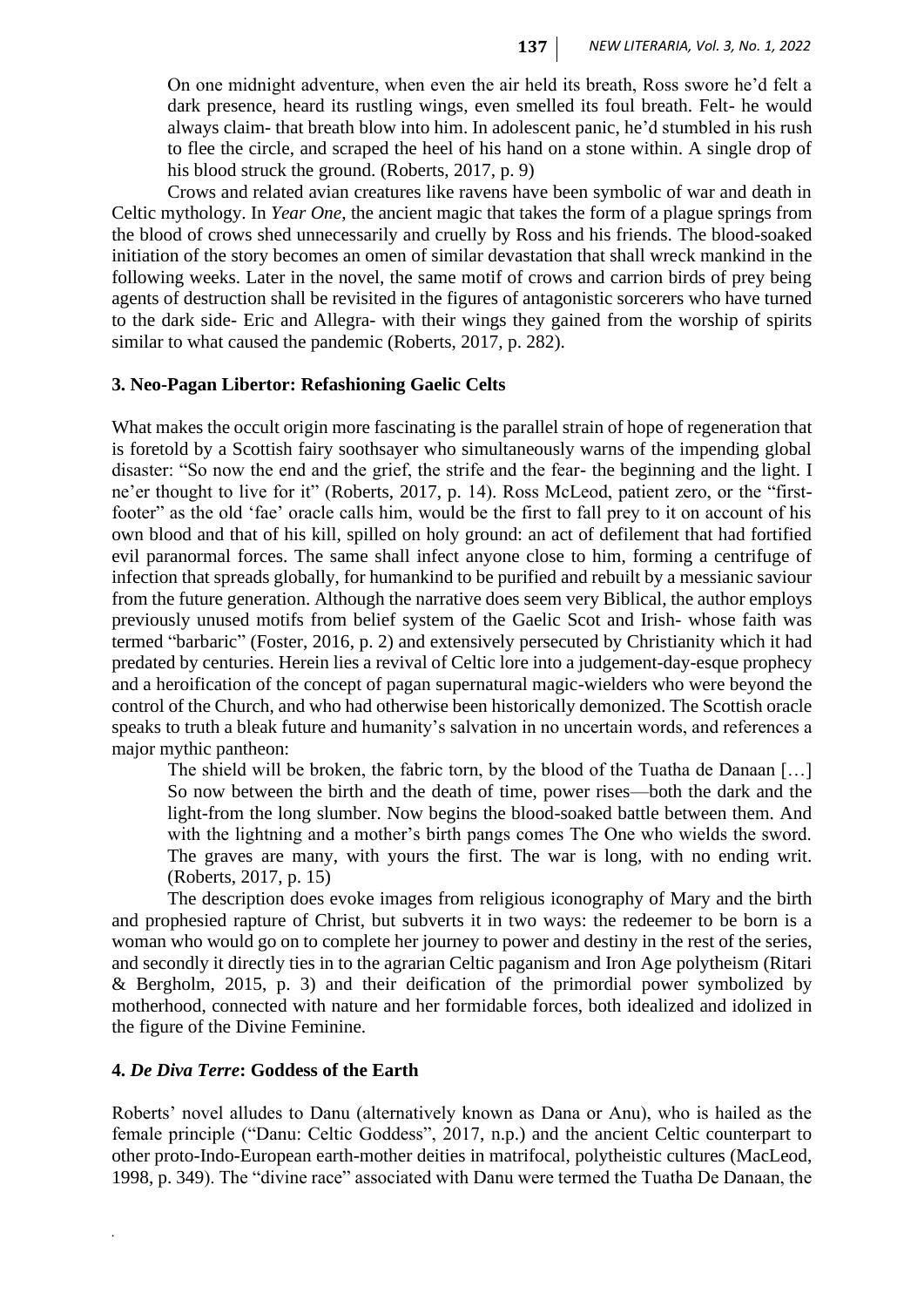same supernaturally capable people that the oracle hails as the ones who would save humankind in this war:

They were later called the Dana O'Shee or fairy folk, after being demoted and diminished from divinity into folktale figures […] [After the war with invading Milesians] The ancient race remained within the hills, under the bogs, and in other luminal areas, where they were transformed into the fairy people. Sometimes the story of their fall from power was connected to the Christian story of the angels' fall from heaven, and the fairies were thus described as fallen angels. (Monaghan, 2004, p. 117, 168)

They were subsequently decried as demons and false gods, their worship declared heretic and idolatrous. Choosing Danu and Her militant progeny is instrumental in creating a non-Christian mythopoeic deliverance of humankind, given their preternatural origin and mutant, metahuman existence who stand as guardians of the world against a paranormal plague. I would further argue a deeper root of the magical warrior race in ancient land-and-war-goddess mythoi as well. Danu, or Anu, finds her incarnation in Old Irish mythologies as Mor-Rioghain or the Morrigan:

[She] emerges in the tradition as the goddess of war *par excellence,* and this primary role has coloured her portrayal in the literature, where she appears hostile to the personages whose deaths she is foreboding. That she is, however, an emanation from the earth-goddess (representing her war-function), is evident from her intimate association with the landscape and fertility. (Lysaght, 1996, p.161)

## **5. Matrifocality and the Wise Women/ White Witch**

The associations of the dualistic mother-warrior goddess cults and earth/land fecundity bring the motifs full circle to the fairy oracle's predictive imagery of the mother's labour pain and saviour's impending birth. The saviour is supposed to restore harmony to the fallen civilization as well as revitalize the untended, desolate megalopolis badlands of a post-apocalyptic biosphere. The paradoxical but very maternal themes of healing and resistance, creation and combat run through the actions of Lana Fallon, the first progenitor of the new-age Tuatha de Danaan generation. Conventionally her role could be of a benevolent or "white witch" (Levack, 2014, p.2): a term used derisively nonetheless per early modern demonological discourse, wherein those accused of white witchcraft or munificent magic were still feared as dangerous as their malevolent counterpart. Lana is shown to psychokinetically deploy massive forcefields that physically moves vehicles aside (Roberts, 2017, p.70) to clear their path to evacuation, embodying characteristics adjacent to imagined instances of magic-users and their abilities of elemental and matter manipulation (Henderson, 2016, p.59).

She uses the same willpower to reverse damages incurred by a survivor with gunshot injury, 'dressing' the wound without any external medical help. The mother of the messiah being a healer is very telling:

She didn't know what stirred in her, but it reached up and out, it quivered to help. She kept one hand gripping [the victim's], the other pressed on the exit wound. Let it flow out. It hurt. She heard the pain, felt it, saw it black and pulsing. She opened herself to whatever rose and stirred and flowed—white and cool against the black and hot. (Roberts, 2017, p. 172)

This is of course a more fantastical representation of how the archetypal Wise Women would work skilfully to alleviate illnesses. "[Historically marginalized, the Wise Women/Cunning Women were] repositories of autodidactic yet advanced herbal knowledge, thus inspiring the distaste and disbelief of those who were trained in the ways of *Malleus Maleficarum* which scoffed at the probabilities of women possessing legitimate medical skills" (Biswas, 2021, p. 253). *Malleus Maleficarum*, or *The Hammer of the Witch*, 1487, was Heinrich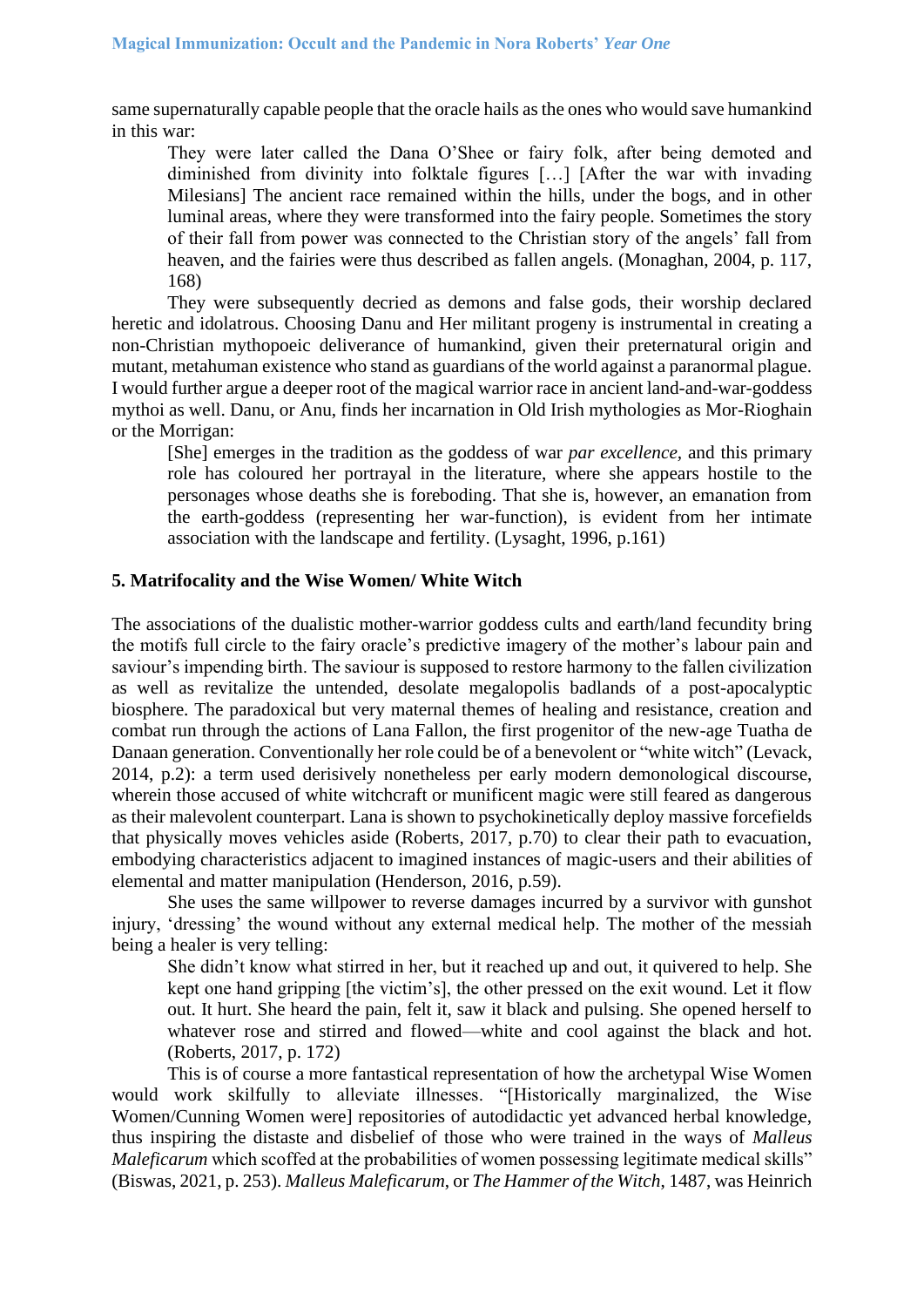Kramer and Jacob Sprenger's anti-witchcraft tract which had partly consolidated public hysteria and Church-sanctioned and State-ordained legalized violence against the nonnormative in transcontinental trials. Scottish witch hunts focussed on wiping out anybody suspected to be remotely connected to non-Christian supernatural devices, and specifically scapegoated self-taught female apothecaries and healers by labelling them with the 'scarlet letter' of "witch":

Witches are chiefly employed in plain mischief by hurting persons or their goods. But they sometimes work mischief under a pretence or colour of doing good; as when they cure diseases, loose enchantments and discover other witches. All their designs are brought about by charmes or ceremonious rites instituted by the Devil. (Forbes, 1730, p. 32)

History seems to repeat itself in *Year One*, with similar rabid witch-hunts beginning to spread like wildfire amid mass deaths of the those who are not supernaturally enhanced or genetically equipped to deal with the infection. Starr, the young teenaged fairy loses her mother to raiders who rape and brutalize her when she distracts them away from her daughter to help her escape. The narrative's *Harry Potter*-esque quality of characterizing mothers as protective/sacrificial is part of a longstanding tradition of magical maternity that stemmed from patriarchal glorification of pregnancy/motherhood. This had further led to a dehumanization and demonization of female sexuality and creative potential in Western media (Francus, 1994). However, Roberts' story does envisage a homage to the post-1980s fantasy depictions of feminist empowerment found at the subversive politico-sexual fulcrum balanced between "witches' maternal values...[and] their transgressive potential" (Engelbrecht, 2021, p. 2)

## **6. Conclusion**

*.*

Roberts has constructed a story that revisits aspects of the ancient culture of the Gaels and Celts and provides the space to question its demonization and oppression by the church in the same strain as one would criticize the marginalization of other traditions and belief systems of Old-World religions. Along with it, she ushers in a genre-blended form of plague literature: from stories like Dan Brown's *Inferno* where man-made bio-weaponized pandemic that killed via 'randomization', undeterred by magic or technology (Biswas, 2020, p. 3), we now move into more occultized territories of speculative science fantasy. Nora Roberts has sparked a sub-trend in the genre of speculative fiction, and this is the only the beginning of an ethics discourse regarding the genealogical totipotence of the supernatural in a demodystopian scenario.

#### **Reference**

- Ball, C. (2018). Wicca, Witchcraft and the Goddess Revival: An Examination of the Growth of Wicca in Postwar America, in Beavis, M.A. & Hwang, H.H-S., M. (eds.) *Goddesses in Myth, History and Culture,* Lytle Creek, CA: Mago Books.
- Biswas, I. (2020). Can "Disease" be the Cure?: Bio-Weapons in Population Control, Demodystopia, and the Question of Consent in Dan Brown's *Inferno*. *The Golden Line: A Magazine of English Literature, 3*(1). http://goldenline.bhattercollege.ac.in/v3n121/
- Biswas, I. (2021). Cry Witch: Representation of German Witch-Lore and Persecution of Dispossessed Women in Oliver Potzsch's *The Hangman's Daughter* and Erika Mailman's *The Witch's Trinity*. *Dibrugarh University Journal of English Studies*, 29 (2020–21), 250–261. [https://www.dujes.co.in/p/cry-witch-representation-of](https://www.dujes.co.in/p/cry-witch-representation-of-german.html)[german.html](https://www.dujes.co.in/p/cry-witch-representation-of-german.html)

Britannica, T. Editors of Encyclopaedia. (2017, May 30). *Danu. Encyclopedia Britannica.*

Canon J. A. MacCulloch. (1921). The Mingling of Fairy and Witch Beliefs in Sixteenth and Seventeenth Century Scotland. *Folklore*, 32(4), 227–244.